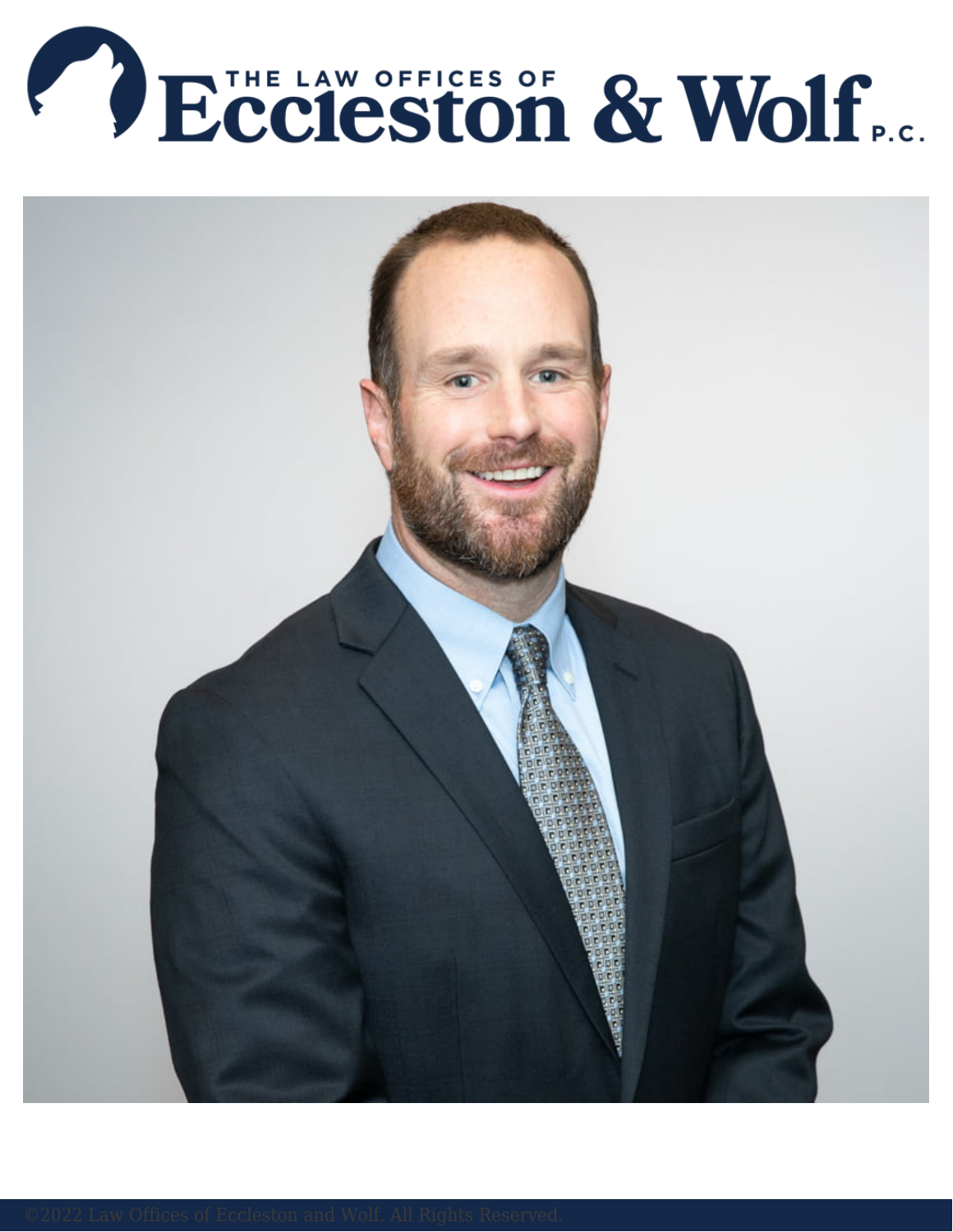## Mark P. Johnson

Principal johnson@ewmd.com

## Eccleston and Wolf Maryland Office

Baltimore-Washington Law Center 7240 Parkway Drive, 4th Floor Hanover, MD 21076 [410-752-7474](#page--1-0) / 410-752-0611 (fax)

Mark began his career at Eccleston and Wolf in September 2008, after completing a judicial clerkship with the Honorable Lynne A. Battaglia in the Court of Appeals of Maryland. At the University of Baltimore School of Law, Mark was an editor of the Law Review and a member of the Labor Law Moot Court Team. Mark's practice focuses primarily on the defense of general liability and casualty matters, serious personal injury and/or significant property damage claims, professional liability claims, Homeowner's Associations (HOA), community organizations and management companies, and employment/wage and hour matters. Mark has defended small business owners, attorneys, architects, title companies, realtors, apartment complexes, bars and restaurants, and other businesses. Mark also has experience with insurance coverage disputes involving Employment-Related Practices Liability, Commercial General Liability, Workers' Compensation Liability, and Professional Liability policies of insurance.

## Education

James Madison University (B.B.A., *magna cum laude*) University of Baltimore School of Law (J.D., *magna cum laud*e)

- Journals: *Law Review*, Staff
	- Production Editor
	- *Law Forum*, Staff